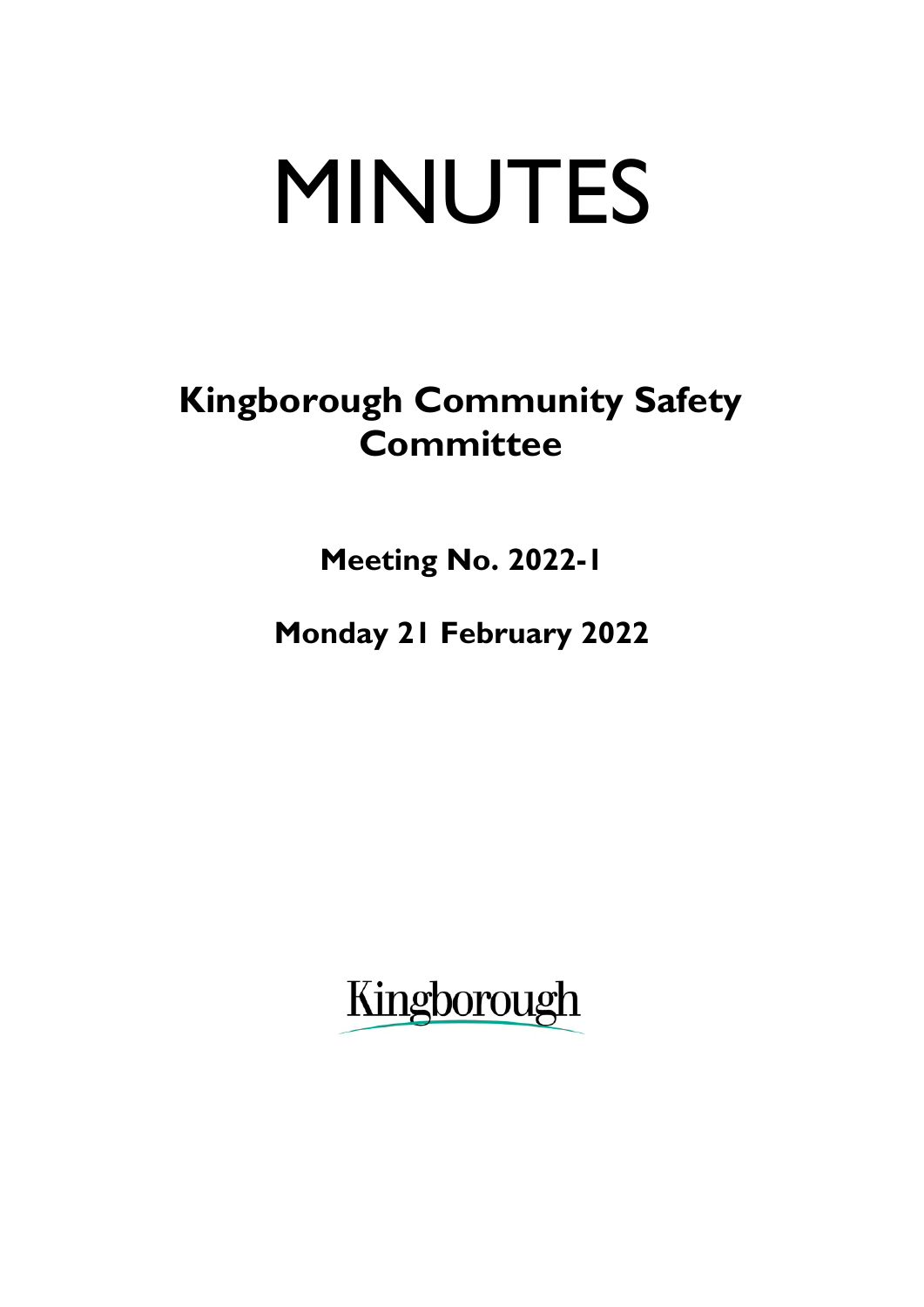MINUTES of a Meeting of the Kingborough Community Safety Committee held at the Kingborough Civic Centre, Kingston, on Monday 21 February 2022 at 2:00pm.

#### **PRESENT**

|                                        |                      | <b>PRESENT</b> | <b>APOLOGY</b> |
|----------------------------------------|----------------------|----------------|----------------|
| Chairperson                            | Cr Sue Bastone       |                |                |
| <b>Members:</b>                        | Mr Michael Brough    |                |                |
|                                        | Mr Jarrod Coad       |                |                |
|                                        | Ms Tania Flakemore   |                |                |
|                                        | Ms Kate Lucas        |                |                |
|                                        | Mr David McLoughlin  |                |                |
|                                        | Mr Keith Pardoe      |                |                |
|                                        | Ms Colleen Ridge     |                |                |
|                                        | Mr Rodney Street     |                |                |
| Tasmania Police                        | Insp Mark Burke      |                |                |
| Tasmania Police                        | Sen Sgt Peter Borish |                |                |
| Kingborough Access Advisory Committee  |                      |                |                |
| Representative                         |                      |                |                |
| Kingborough Bicycle Advisory Committee |                      |                |                |
| <b>Council Officers In Attendance:</b> |                      |                |                |
| <b>Executive Officer</b>               | Mr Anthony Verdouw   |                |                |
|                                        |                      |                |                |

#### **ACKNOWLEDGEMENT OF TRADITIONAL OWNERS**

The Chairperson acknowledged and paid respect to the Tasmanian Aboriginal Community as the traditional and original owners and continuing custodians of the land on which the Committee met and acknowledged elders past and present.

#### **LEAVE OF ABSENCE**

There were no declared leaves of absence.

#### **DECLARATIONS OF INTEREST**

Michael Brough indicated he is an active member of the Friends of Longley Area Group.

#### **CONFIRMATION OF MINUTES**

MOVED: Tanya Flakemore SECONDED: Keith Pardoe

That the Minutes of the Committee meeting held on Monday 6 December 2021, as circulated, be confirmed.

CARRIED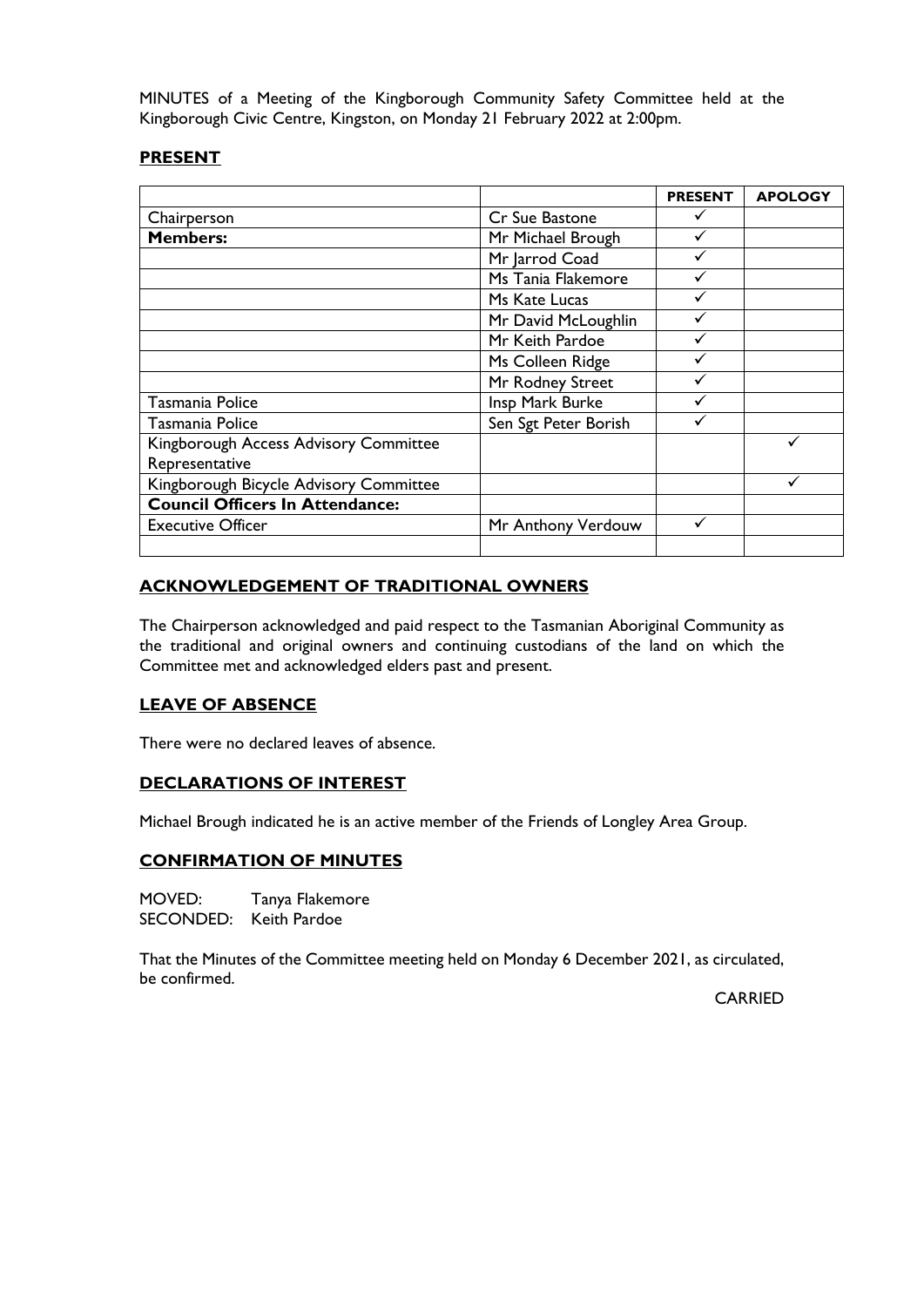#### **GENERAL BUSINESS**

1. Review Action Items from Previous Meeting Theorem (Sue Bastone)

Council**l**or Bastone reviewed progress on action items generated from the previous Committee meeting.

MOTION: That speed limits on Huon Highway past the Sandfly Road intersection be brought to Council requesting that a recommendation be put to the Department of State Growth that speed limits be considered for change from 100km/h to 80km/h.

MOVED: Michael Brough SECONDED: David McLoughlin

**CARRIED** 

#### 2. Tasmanian Police Crime and Traffic Statistics **Canadian Constructs** (Mark Burke)

Insp Burke provided an update on Kingston's crime statistics.

Insp Burke noted recent media interest and addressed the issues briefly, noting longterm municipal crime statistics are trending down.

Following a question, Sen Sgt Borish provided an overview of recent Personal Mobility Devices (inc. eScooters) trials and the role of legislation and policing to maintain public order and safety.

The Committee noted ongoing hooning activity in the municipality, including Lucas Street and Southern Outlet. Sen Sgt Borish reassured the Committee of ongoing and active targeted policing.

3. Motion carried by Council from Previous meeting (Sue Bastone)

Councillor Bastone noted the below motion raised from the previous KCSC meeting.

#### *15.6 KINGBOROUGH COMMUNITY SAFETY COMMITTEE - MINUTES 6 DECEMBER 2021*

*Moved: Cr Clare Glade-Wright Seconded: Cr Sue Bastone*

*That Council*

- *(a) Notes the minutes of the Kingborough Community Safety Committee; and*
- *(b) resolves to lobby the State Government for construction of a new Kingston Police Station to properly support potential future approval of 24-hour policing in Kingborough.*
- *(c) That Council will offer it's assistance to identify a suitable building location(s).*

#### *CARRIED 7/1*

4. KCSC Action Plan 2022-2024 (Sue Bastone)

The previous Committee action plan was provided to members for reference.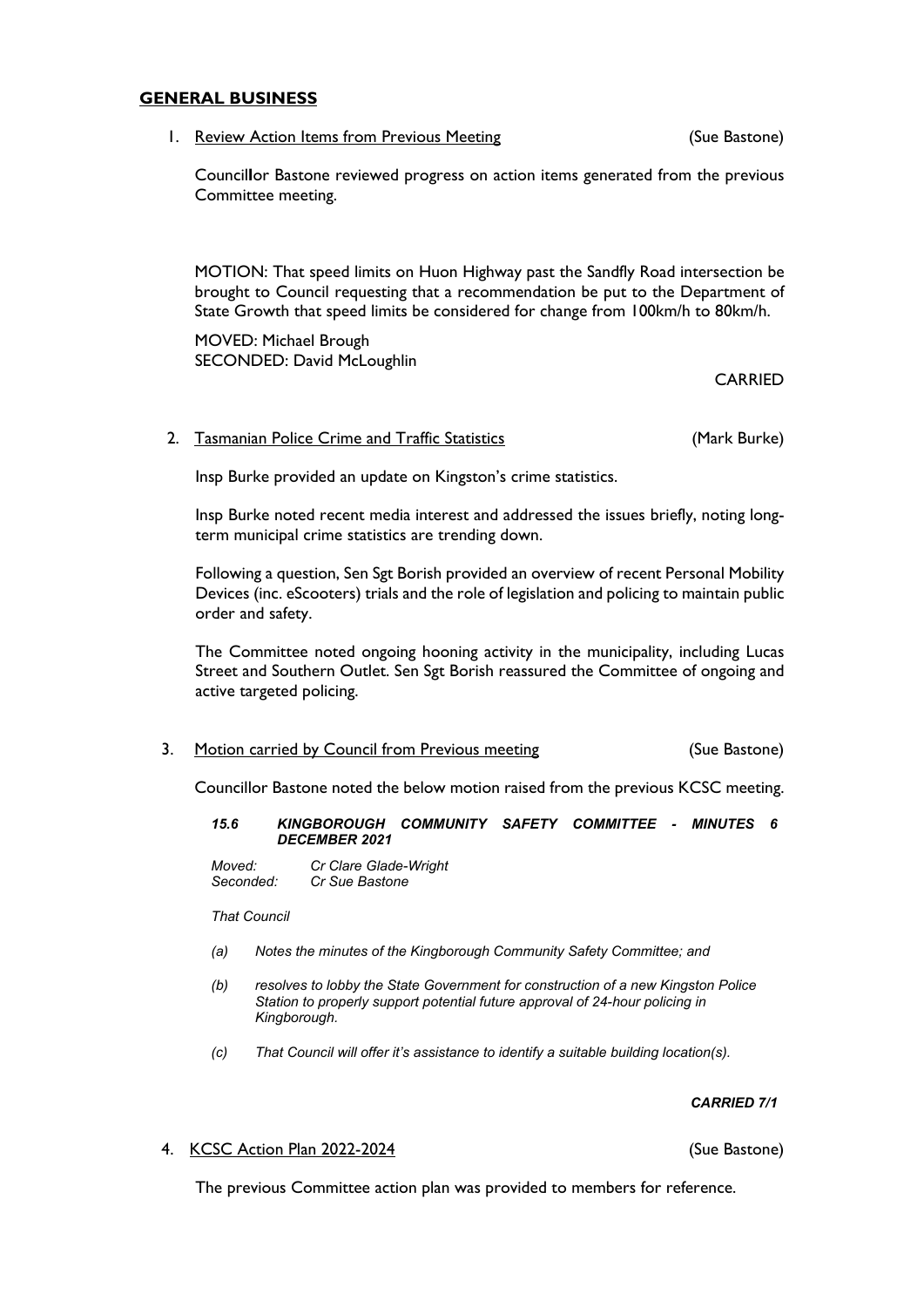*Action Item 1: Committee members to review previous action plan and email Cr Bastone ideas for consideration to be discussed at the next KCSC meeting.*

- 5. Correspondence
	- a) (Inward)
		- i. Love 40' to keep our precious children safe The Road Safety Advisory Council
- 6. Other Business
	- Blackmans Bay lighting concerns were raised regarding lack of lighting of public spaces and access ways.

*Action Item 2: Committee members to identify priority locations where new public lighting could be installed for staff to review.*

- Kingston Beach noted on weekends vehicles parking in no parking areas and over kerbs.
- Snug Beach dangerous object placed in the water which could cause harm. The Police and Council will continue to monitor and collaborate.
- Suggested new Committee members meet out of session to discuss the role and focus of the Committee.

*Action Item 3: Cr Bastone to arrange an informal meeting with new Committee members.*

#### **MATTERS OF GENERAL INTEREST**

#### **NEXT MEETING**

The next meeting of the Committee is Monday 4 April 2022 at 2:00pm.

CLOSURE: There being no further business, the Chairperson declared the meeting closed at 3:11pm.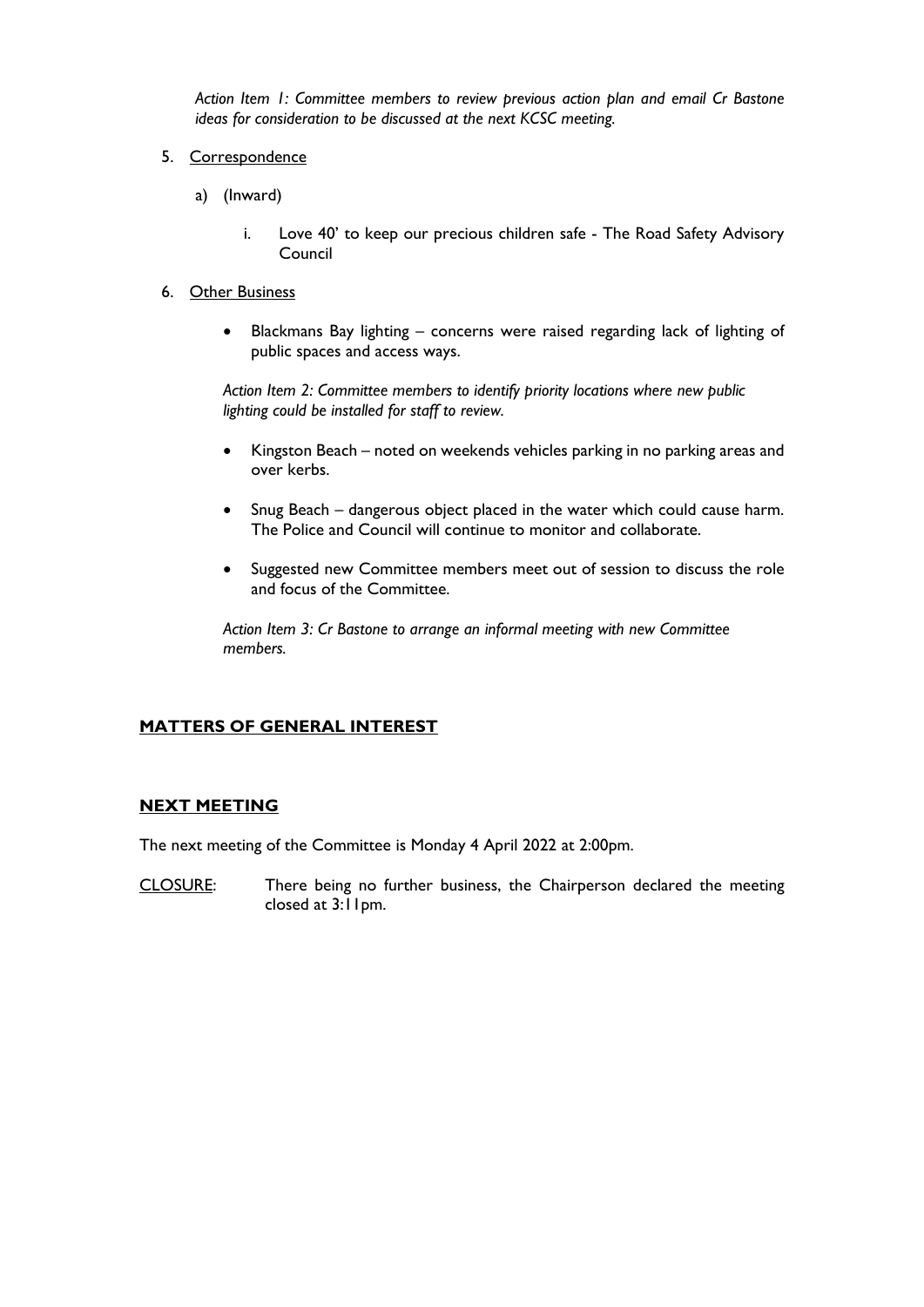### **Kingborough Community Safety Committee**

## **Meeting Dates for 2022**

*Meetings are where possible held on a Monday every second month at 2pm in the Council Chambers, Kingston*

> 4 April 20 June 15 August 10 October 12 December